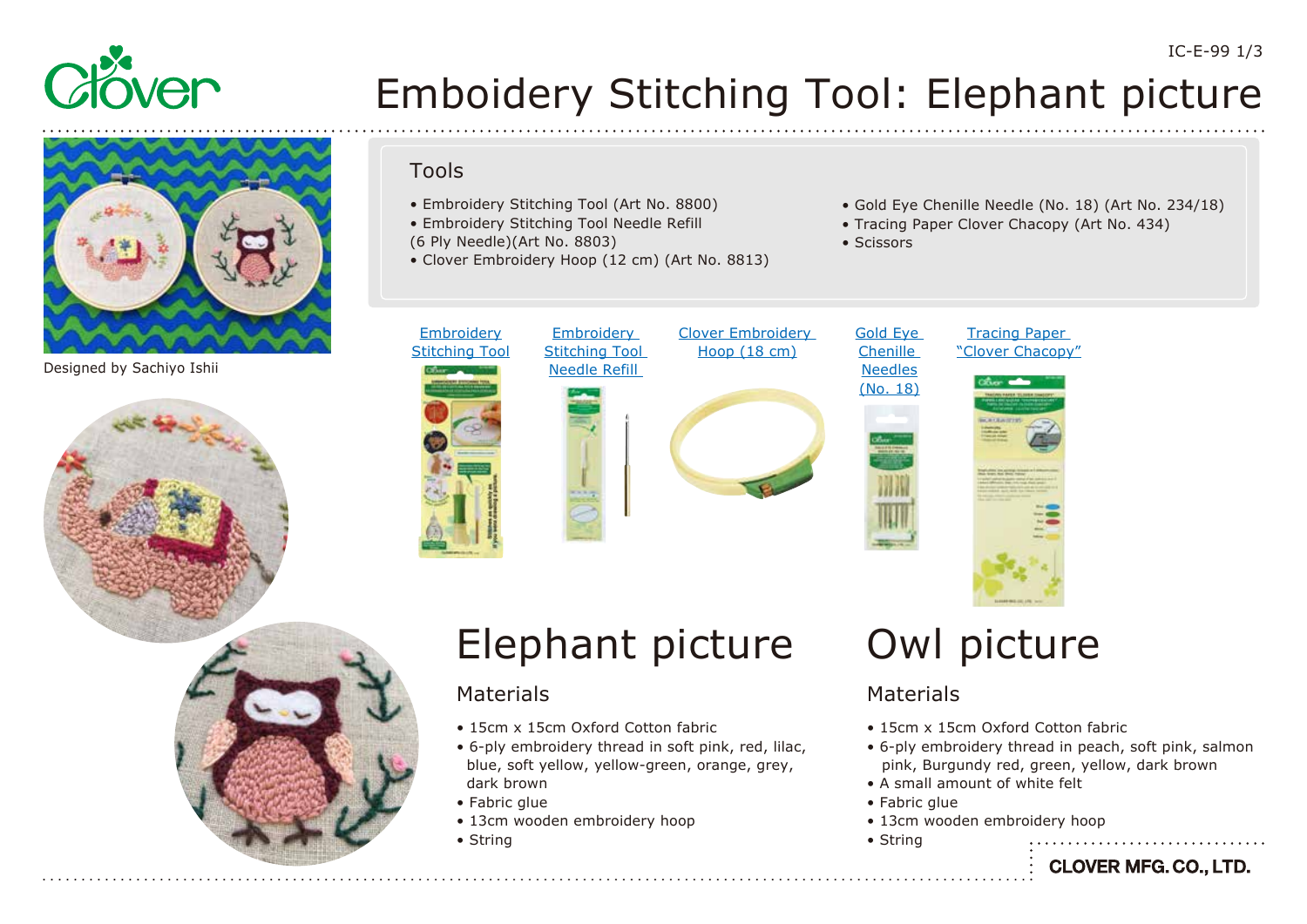

# Emboidery Stitching Tool: Elephant picture

## Elephant picture

- 1. Transfer the motif onto the fabric, using Chacopy.
- 2. Place the fabric in hoop. For the best result, use Clover Embroidery Hoop which grips the fabric firmly.

*\* Please find the blog for Embroidery Stitching Tool on our website. <https://www.clover-mfg.com/blog/828>*

3. Using the Embroidery Stitching Tool, adjust the needle length to position 1 and start stitching.

 Work the outline of the body motif first and fill in the body from outer edge towards centre, referring to photo for colours.

 When you finish one colour, leave a fairly long end, thread end through chenille needle and fill in any gaps with hand stitching if needed.

Work all the body parts.

4. Work the details. For the eye, make a French knot, using dark brown.

 Make a French knot beneath the star. Embroider tail with straight stitch, using grey.

5. Using chenille needle and referring to photo for colours, embroider flowers and leaves with straight stitch, using chenille needle.

- 6. Lightly coat the loops on the wrong side of work with fabric glue. Allow it to dry.
- 7. Release the work from hoop and place it in the wooden hoop which works as a frame.

 Trim the excess fabric, leaving about 1cm outside of the hoop. Fold back the fabric edge and glue it to the hoop.

8. Attach the string.

## Owl picture

- 1. Follow the instruction given for the elephant project. Work the owl, using the Embroidery Stitching Tool. Start with the outline and fill in the motif, leaving out the face.
- 2. Cut out white felt fabric to the template and place it on the owl. Embroider eyes and beak, piercing through both fabric and felt layers.
- 3. Using chenille needle and green thread, embroider leaves with straight stitches.

Work French knots with soft pink.

4. Finish the project the same way as the elephant project.

French knot the centre of flowers.

**CLOVER MFG. CO., LTD.**